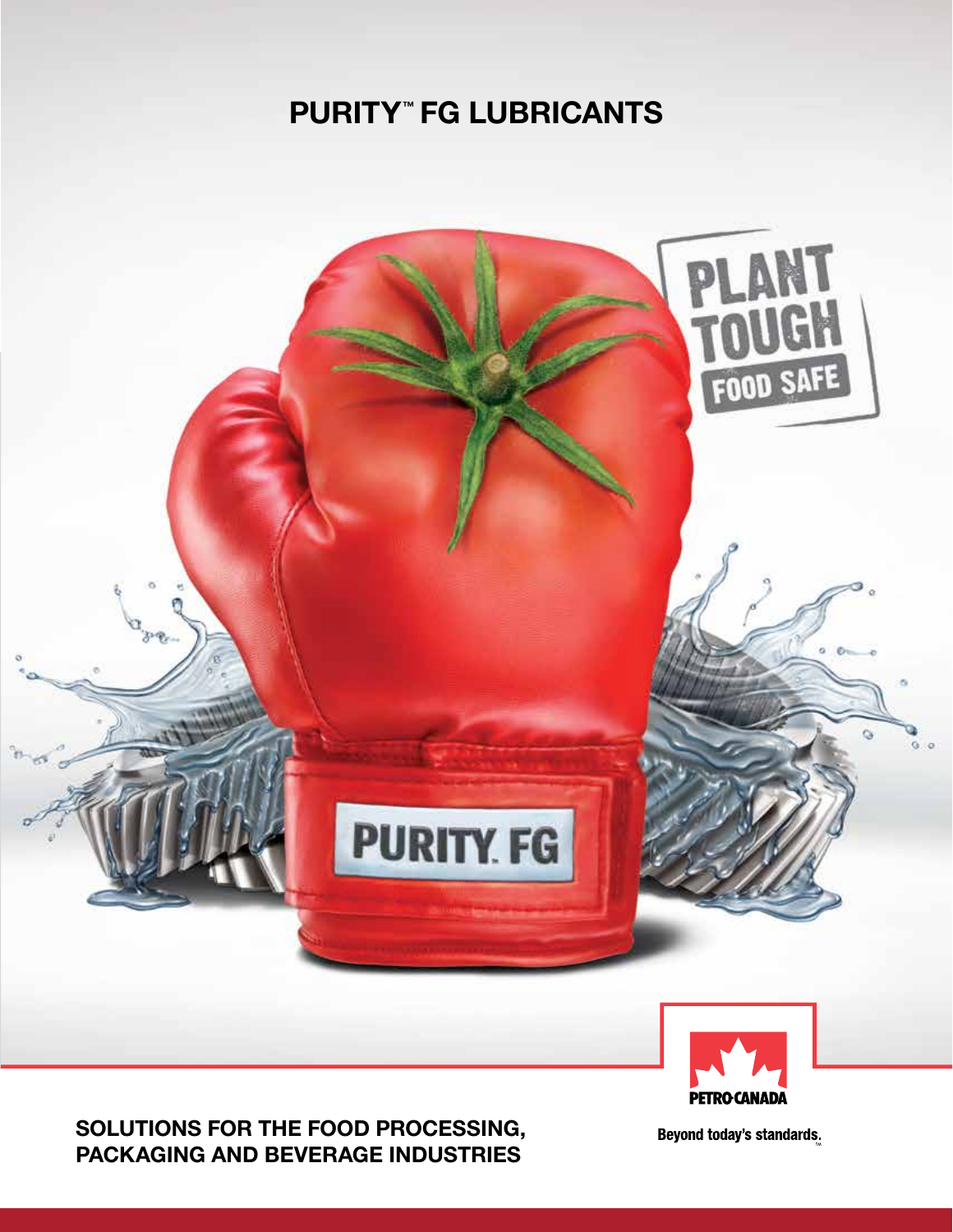

## PURITY™ FG LUBRICANTS DESIGNED TO PERFORM UNDER THE MOST SEVERE CONDITIONS

PURITY FG food grade fluids and greases have been designed to meet the highest food industry safety standards. In fact, our products do more than protect your equipment from extreme temperature, contamination and intensive cleaning – they help reduce downtime, streamline inventory and, ultimately, can help save time and money. With over 30 years' experience in the industry, it's no wonder companies around the world are making the switch.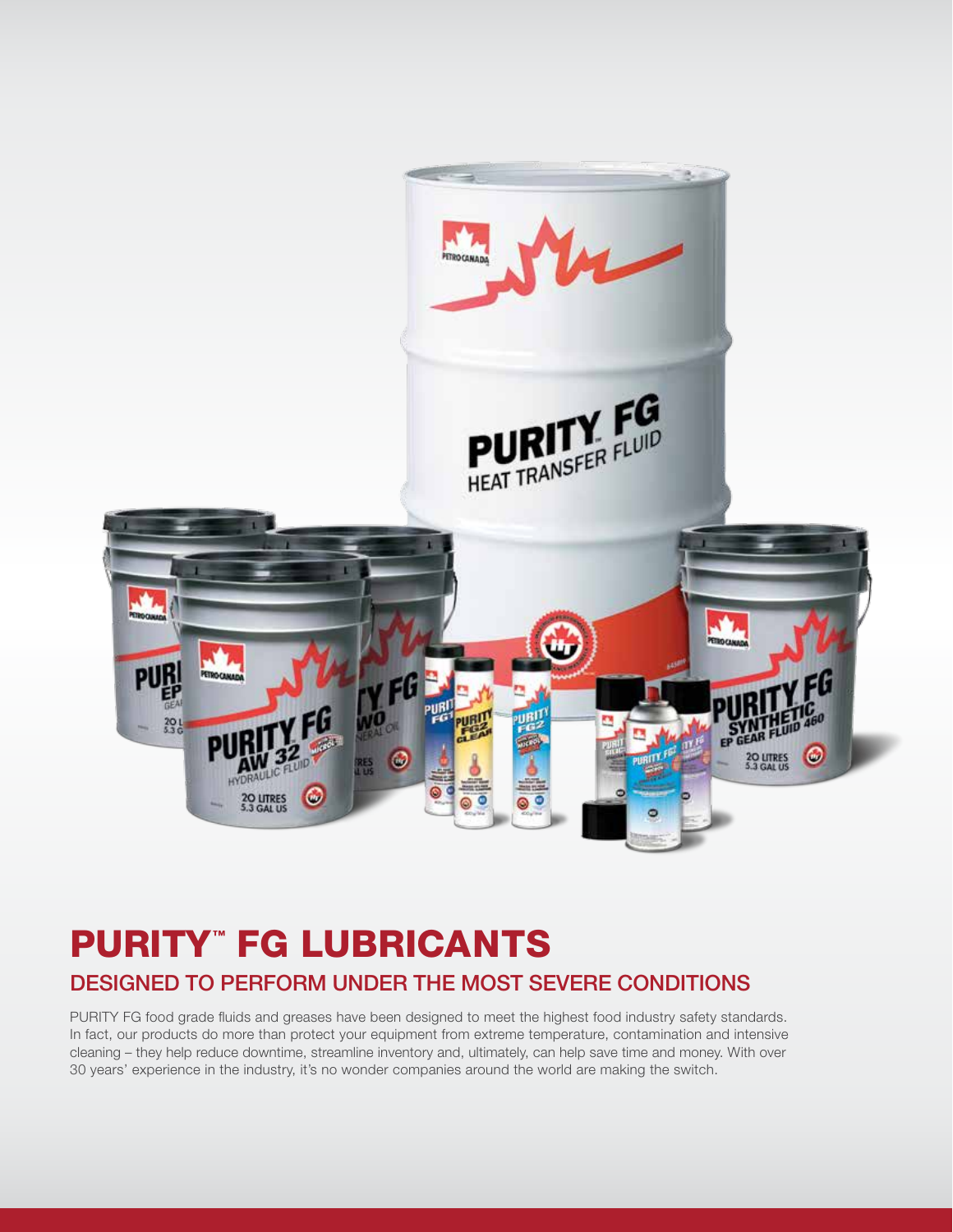# QUALITY & RELIABILITY

### A TRUSTED INTEGRATED SUPPLY CHAIN

With a fully integrated supply chain, we carefully monitor every aspect of our manufacturing process to ensure you receive consistent, high-quality products. We also provide reliable delivery to our customers, employing an efficient global distribution system – so you always receive what you need when you need it, regardless of where you are located around the world.

#### Meeting stringent industry standards worldwide

We know food safety and productivity are vital to the success and reputation of your business. It's why all PURITY FG lubricants are registered with NSF for use in and around food processing areas and meet the safety standards of the industry.

#### NSF Categories

- H1 Lubricants Incidental food contact
- H2 Lubricants No contact with food
- 3H Food Processing Substances Release agents
- HT1 Heat Transfer Fluid Incidental food contact *NSF International provides a widely recognized registration program for products used in food manufacturing plants*

#### ISO Registrations

- ISO 9001
- • ISO 14001
- ISO 21469 Certification for most lubricants

Most PURITY FG credentials also include Kosher Pareve and Halal certifications. PURITY FG lubricants can be easily implemented into Hazard Analysis and Critical Control Points (HACCP) plans and Good Manufacturing Practice (GMP) programs.

For a complete list of credentials, please consult a Petro-Canada Representative or visit PurityFG.com to view Technical Data Sheets for specific products.

#### THE WORLD'S LARGEST PRODUCER OF WHITE OILS

Most PURITY FG products are made from some of the purest base oils in the world manufactured in our own refinery. By strictly controlling this process from start to finish, we offer a high degree of product consistency so you always get a quality product regardless of where in the world it's going.



#### Most PURITY FG lubricants start with the HT Purity Process to produce 99.9% pure, crystal-clear base oils.

Our HT Purity Process removes virtually all performance-hindering impurities from our white oils, providing a pure base from which to formulate our food grade lubricants. The absence of impurities means our carefully selected additive systems can provide optimal thermal and oxidative stability.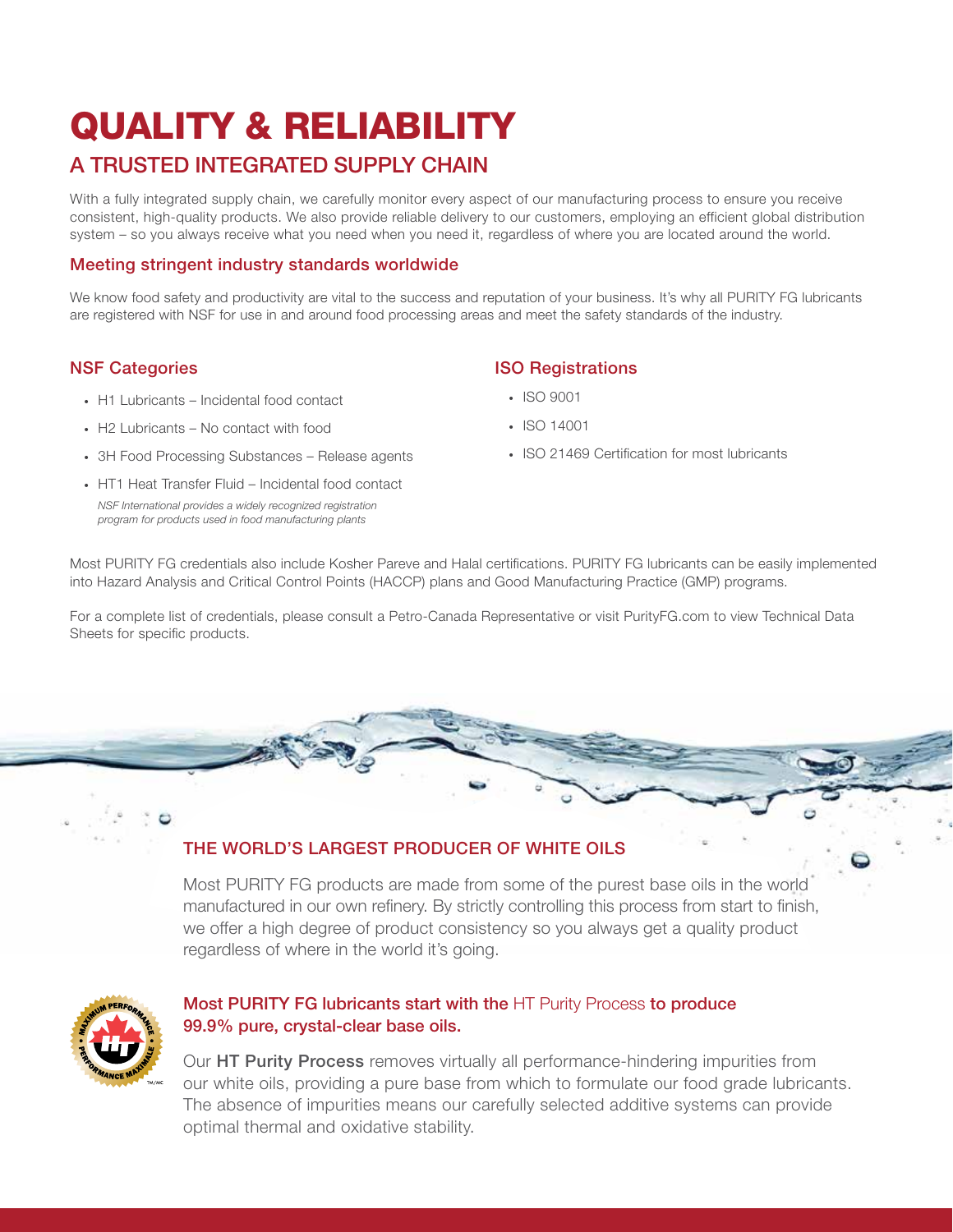

PURITY FG

# **Syn** PURITY FG WITH SynFX ADVANCED ADDITIVE **TECHNOLOGY**

Whether it's reducing the risk of contamination, concern over equipment longevity or worry over looming production deadlines, you need a food grade lubricant that can perform under real pressure without driving up costs. PURITY FG with SynFX is the answer. Its advanced additive technology brings synthetic-like performance to your operation.

#### Synthetic-like longevity for reduced downtime

Rivalling synthetics, PURITY FG with SynFX is engineered to give you longer-lasting protection for greater value. Resisting oxidative breakdown up to 2x longer† than competing conventional food grade lubricants, and comparable to some synthetics, it keeps your equipment free from sludge and varnish, resulting in less unnecessary downtime.

#### Synthetic-like wide temperature performance

Because it offers excellent high-temperature performance and a pour point that is up to 2x lower† than leading food grade conventional competitors (and in the same range as many synthetics), turn to PURITY FG with SynFX for consistent protection across a wide temperature range and boost your productivity.



#### Resistance to Oxidation Pressure Differential Scanning Calorimetry 200°C (392°F)

*Resists oxidative breakdown up to 2x longer† than leading conventional food grade lubricants and even comparable to some synthetics.*

#### Look for new PURITY FG with SynFX in our gear, hydraulic and compressor fluids.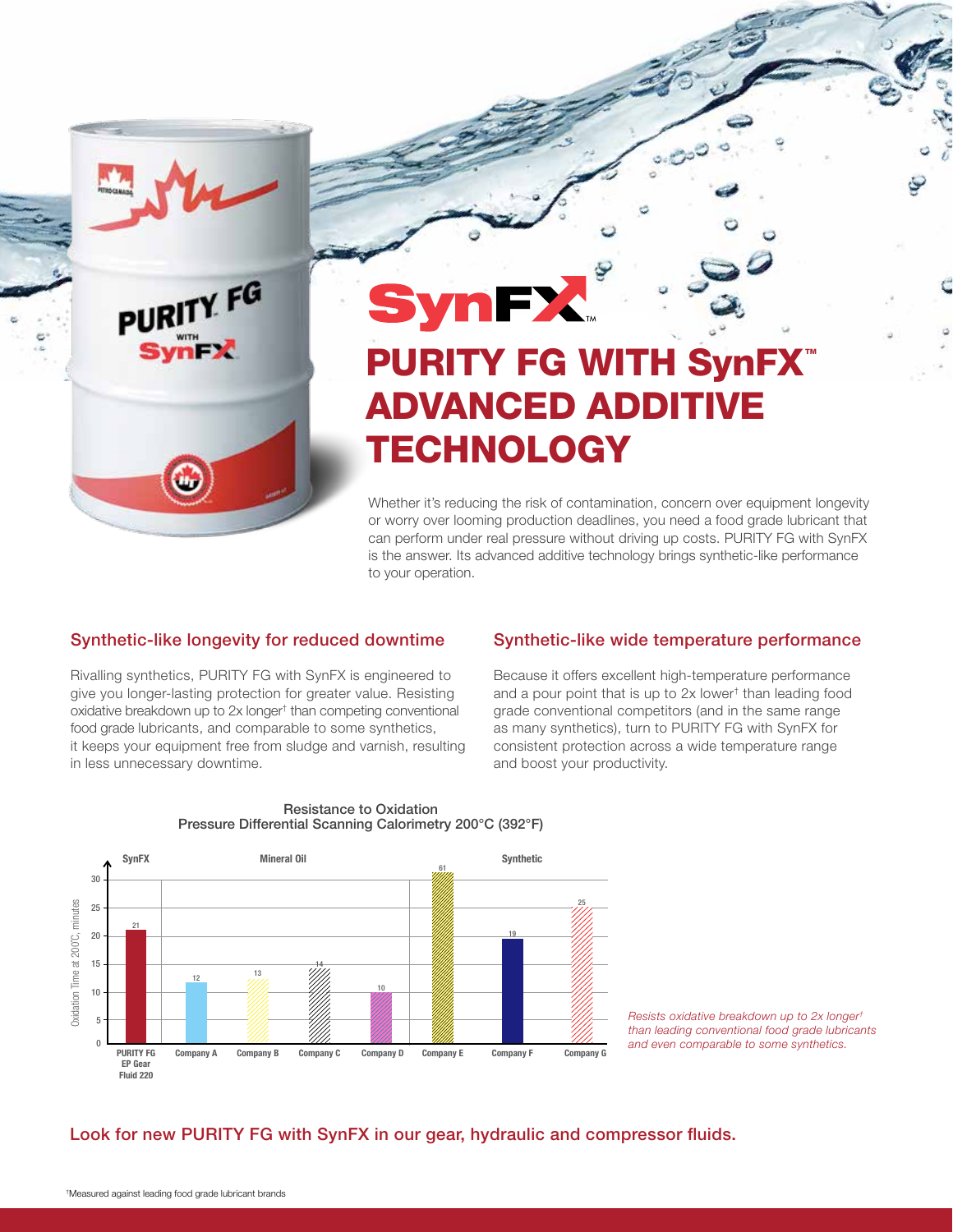## PERFORMANCE DRIVEN BY INNOVATION

### STRIVING TO BRING INNOVATIVE SOLUTIONS TO THE MARKET

From our SynFX advanced additive technology to our distinct HT Purity Process, an experienced team developing betterperforming products is at the core of our commitment to innovation. Our complete line of lubricants is supported by a state-of-the-art Research and Development facility and experienced Technical Service Advisors ready to support your efforts to improve performance and efficiency.

#### Lubricants, greases and specialty fluids

We know it's not enough for our food grade lubricants to simply meet the food safety standards; they must also meet your standards for performance. It's why collectively, the PURITY FG family of products is formulated to generally provide:

- longer life through exceptional thermal stability and oxidation resistance
- • excellent wear protection
- high resistance to water washout when it comes to greases
- • excellent water separability when it comes to oils

"We have had extended uptime in our yogurt production facility. PURITY FG has allowed us to save both time and money."

– Müller Dairy, Shropshire UK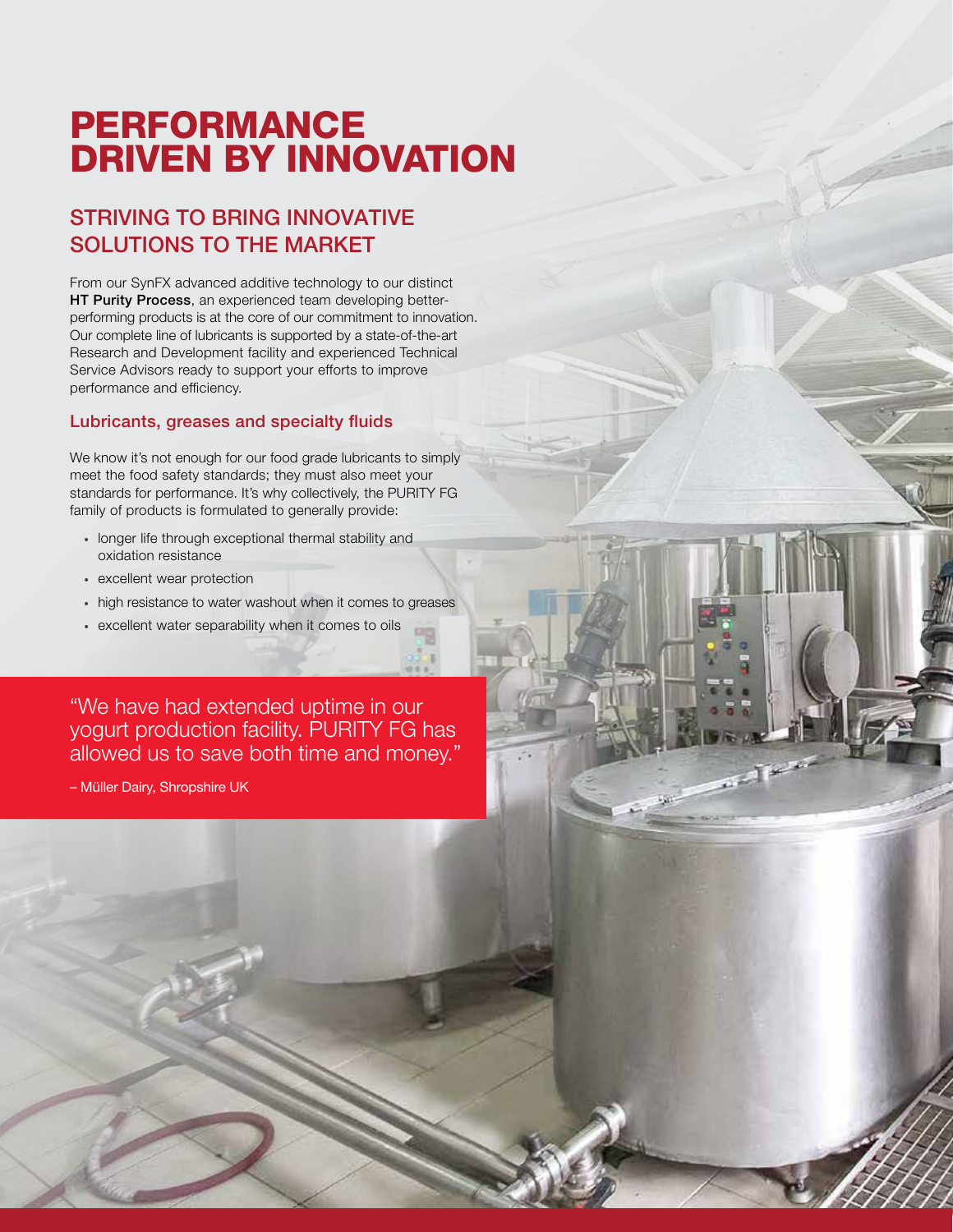# INDUSTRIES WE SERVE

We're proud to serve the needs of our customers in over 60 countries worldwide. Providing innovative lubricants, specialty fluids and greases, our reliable delivery reaches customers in a diverse and ever-increasing range of industries.

- Meat & Poultry Processing
- Dairy Product Manufacturing
- • Beverage Production
- • Bakeries
- • Animal Food Manufacturing
- • Grain & Oilseed Milling
- Fruit & Vegetable Preserving
- Sugar & Confectionery Manufacturing
- Seafood Preparation & Packaging
- • Corrugated Package Manufacturing
- Packaging Containers Manufacturing
- • Water Treatment Facilities



## PURITY FG GREASES

Our high-performing, mineral- and synthetic-based greases protect your gears, bearings and equipment against wear and corrosion.

### APPLICATIONS

|                                                |                   |                           |                                   |                           | Multi-punpose Grease<br>for General Plant Use | Multi-purpose Grease<br>for Low Temperaturese | Multi-punpose Grease<br>for Wide Temperatures | Heary Duty Grease | Translucent Grease | Multi purpose Grease<br>for Gentralized Grease<br>Lubrication Systems | Beverage Equipm <sub>ent</sub> |
|------------------------------------------------|-------------------|---------------------------|-----------------------------------|---------------------------|-----------------------------------------------|-----------------------------------------------|-----------------------------------------------|-------------------|--------------------|-----------------------------------------------------------------------|--------------------------------|
| <b>PRODUCTS</b>                                | <b>NLGI GRADE</b> |                           | <b>NSF</b><br><b>REGISTRATION</b> |                           |                                               |                                               |                                               |                   |                    |                                                                       |                                |
|                                                | 00                | 1                         | $\overline{2}$                    | H1                        |                                               |                                               |                                               |                   |                    |                                                                       |                                |
| <b>PURITY FG GREASE</b>                        | $\mathsf{x}$      | $\boldsymbol{\mathsf{X}}$ | $\boldsymbol{\mathsf{X}}$         | $\boldsymbol{\mathsf{X}}$ |                                               |                                               |                                               |                   |                    |                                                                       |                                |
| PURITY FG2 WITH MICROL™ MAX <sup>†</sup> SPRAY |                   |                           | X                                 | $\boldsymbol{\mathsf{X}}$ |                                               |                                               |                                               |                   |                    |                                                                       |                                |
| PURITY FG2 SYNTHETIC GREASE                    |                   |                           | $\mathsf{x}$                      | $\boldsymbol{\mathsf{X}}$ |                                               |                                               |                                               |                   |                    |                                                                       |                                |
| PURITY FG2 SYNTHETIC HEAVY 220                 |                   |                           | $\mathbf x$                       | $\mathsf{x}$              |                                               |                                               |                                               |                   |                    |                                                                       |                                |
| PURITY FG2 EXTREME GREASE                      |                   |                           | $\boldsymbol{\mathsf{x}}$         | $\mathsf{x}$              |                                               |                                               |                                               |                   |                    |                                                                       |                                |
| <b>PURITY FG2 CLEAR GREASE</b>                 |                   |                           | $\mathbf x$                       | $\mathsf{x}$              |                                               |                                               |                                               |                   |                    |                                                                       |                                |
| PURITY FG2 WITH MICROL MAX <sup>†</sup> GREASE |                   |                           | $\mathbf{x}$                      | $\boldsymbol{\mathsf{X}}$ |                                               |                                               |                                               |                   |                    |                                                                       |                                |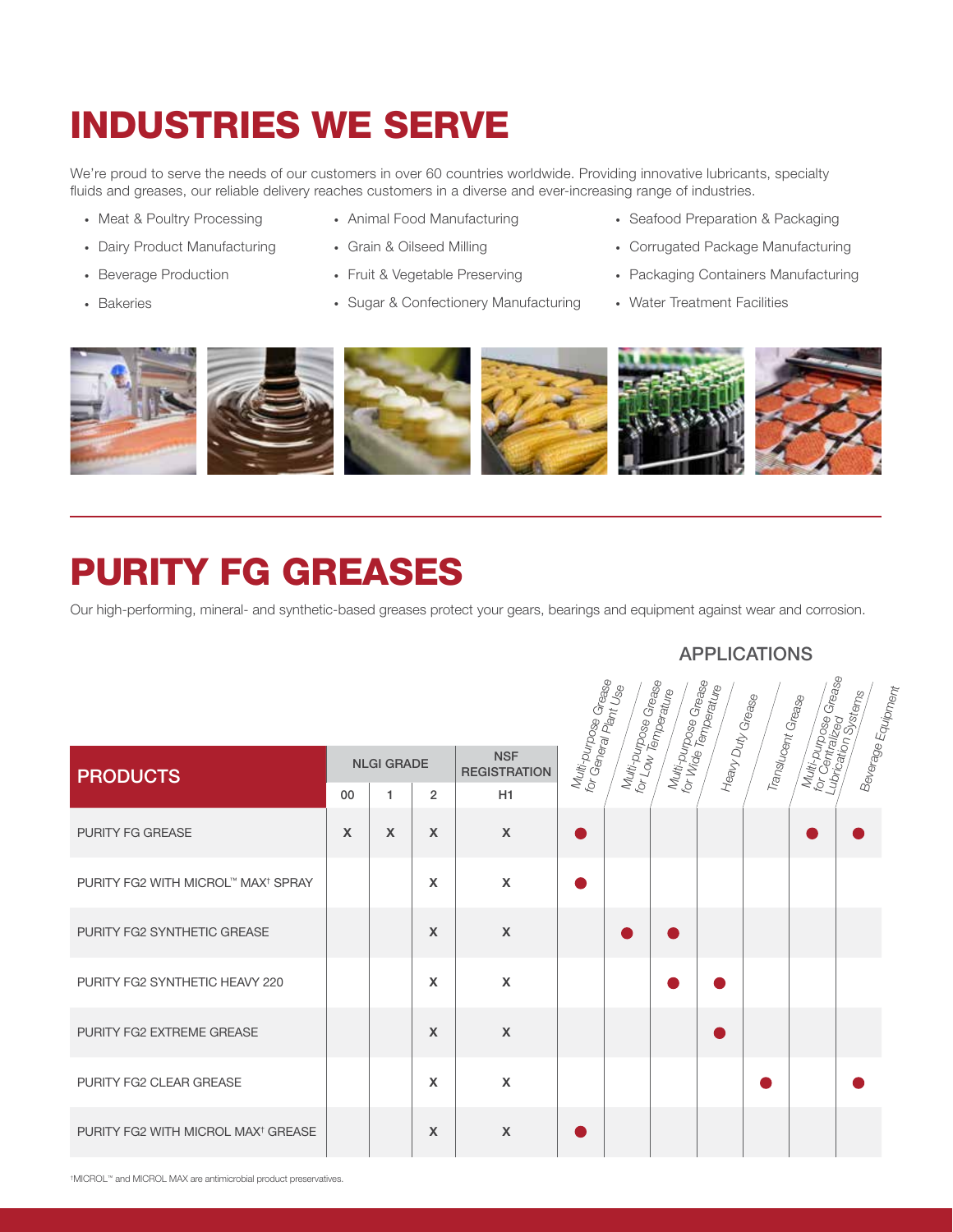## PURITY FG FLUIDS

We offer a complete line of high-performing, white oil-based, synthetic-like and fully synthetic food grade lubricants to meet your specific needs.

|                                                                              |                                 |    |              |                         |           |                |                         |                                            |            |                  |                             | <b>APPLICATIONS</b>      |               |             |                                             |                                               |  |
|------------------------------------------------------------------------------|---------------------------------|----|--------------|-------------------------|-----------|----------------|-------------------------|--------------------------------------------|------------|------------------|-----------------------------|--------------------------|---------------|-------------|---------------------------------------------|-----------------------------------------------|--|
| = SynFX ADVANCED ADDITIVE TECHNOLOGY                                         |                                 |    |              |                         |           | Enclosed Gears |                         | Compressors<br>Pacuum Pumps<br>Couum Pumps |            | Multi-functional | Hook and<br>Trolley Systems |                          |               |             | Corrugating Rolls<br>Siliter Scorer Systems | Rotary Cookers an <sub>d</sub><br>Sterilizere |  |
| <b>PRODUCTS</b>                                                              |                                 |    |              | <b>NSF REGISTRATION</b> | Mydraulic |                | Lubricators<br>Air-Line |                                            | Chains and | Conveyors        |                             | Heat Transfer<br>Systems | Release Agent | Can Seaming |                                             |                                               |  |
| PURITY FG-X AW HYDRAULIC FLUID<br>46                                         | H1<br>$\boldsymbol{\mathsf{X}}$ | H2 | 3H           | HT1                     | $\bullet$ |                |                         |                                            |            |                  |                             |                          |               |             |                                             |                                               |  |
| PURITY FG EP GEAR FLUID<br>100, 150, 220, 320, 460                           | X                               |    |              |                         |           | $\bullet$      |                         |                                            |            |                  |                             |                          |               |             |                                             |                                               |  |
| PURITY FG COMPRESSOR FLUID<br>32, 46, 68, 100                                | $\pmb{\chi}$                    |    |              |                         |           |                |                         | $\bullet$                                  |            |                  |                             |                          |               |             |                                             |                                               |  |
| PURITY FG SYNTHETIC FLUID<br>46, 100                                         | X                               |    |              |                         |           |                |                         |                                            |            |                  |                             |                          |               |             |                                             |                                               |  |
| PURITY FG SYNTHETIC EP GEAR FLUID<br>220, 460                                | $\boldsymbol{\mathsf{X}}$       |    |              |                         |           |                |                         |                                            |            |                  |                             |                          |               |             |                                             |                                               |  |
| PURITY FG AW HYDRAULIC FLUID<br>32, 46, 68, 100                              | $\pmb{\times}$                  |    |              |                         |           |                |                         |                                            |            |                  |                             |                          |               |             |                                             |                                               |  |
| PURITY FG AW HYDRAULIC FLUID<br><b>WITH MICROL<sup>†</sup></b><br>32, 46, 68 | X                               |    |              |                         |           |                |                         |                                            |            |                  |                             |                          |               |             |                                             |                                               |  |
| PURITY FG CHAIN FLUID<br>Light, Heavy                                        | $\pmb{\times}$                  |    |              |                         |           |                |                         |                                            |            |                  |                             |                          |               |             |                                             |                                               |  |
| PURITY FG TROLLEY FLUID<br>46                                                | $\pmb{\times}$                  |    |              |                         |           |                |                         |                                            |            |                  |                             |                          |               |             |                                             |                                               |  |
| PURITY FG SPRAY                                                              | $\boldsymbol{\mathsf{X}}$       |    |              |                         |           |                |                         |                                            |            |                  |                             |                          |               |             |                                             |                                               |  |
| PURITY FG2 WITH MICROL MAX <sup>†</sup> SPRAY                                | $\boldsymbol{\mathsf{X}}$       |    |              |                         |           |                |                         |                                            |            | O                |                             |                          |               |             |                                             |                                               |  |
| PURITY FG PENETRATING OIL SPRAY                                              | X                               |    |              |                         |           |                |                         |                                            |            | b.               |                             |                          |               |             |                                             |                                               |  |
| PURITY FG SILICONE SPRAY                                                     | $\boldsymbol{\mathsf{X}}$       |    |              |                         |           |                |                         |                                            |            | r.               |                             |                          |               |             |                                             |                                               |  |
| PURITY FG HEAT TRANSFER FLUID                                                |                                 |    |              | X                       |           |                |                         |                                            |            |                  |                             |                          |               |             |                                             |                                               |  |
| PURITY FG WO WHITE MINERAL OIL<br>10, 15, 35, 40, 68, 90                     | $\mathsf{x}$                    |    | $\mathsf{X}$ |                         |           |                |                         |                                            |            |                  |                             |                          |               |             |                                             |                                               |  |
| PURITY FG SEAMER-E FLUID                                                     | $\mathsf{X}$                    |    |              |                         |           |                |                         |                                            |            |                  |                             |                          |               | e e         |                                             |                                               |  |
| PURITY FG SYNTHETIC ROLL CLEAN FLUID                                         | $\boldsymbol{X}$                |    |              |                         |           |                |                         |                                            |            |                  |                             |                          |               |             |                                             |                                               |  |
| PURITY FG CORRCUT-E FLUID 15                                                 | $\boldsymbol{\mathsf{X}}$       |    |              |                         |           |                |                         |                                            |            |                  |                             |                          |               |             |                                             |                                               |  |
| ROTARY COOKER FLUID                                                          |                                 | X  |              |                         |           |                |                         |                                            |            |                  |                             |                          |               |             |                                             |                                               |  |